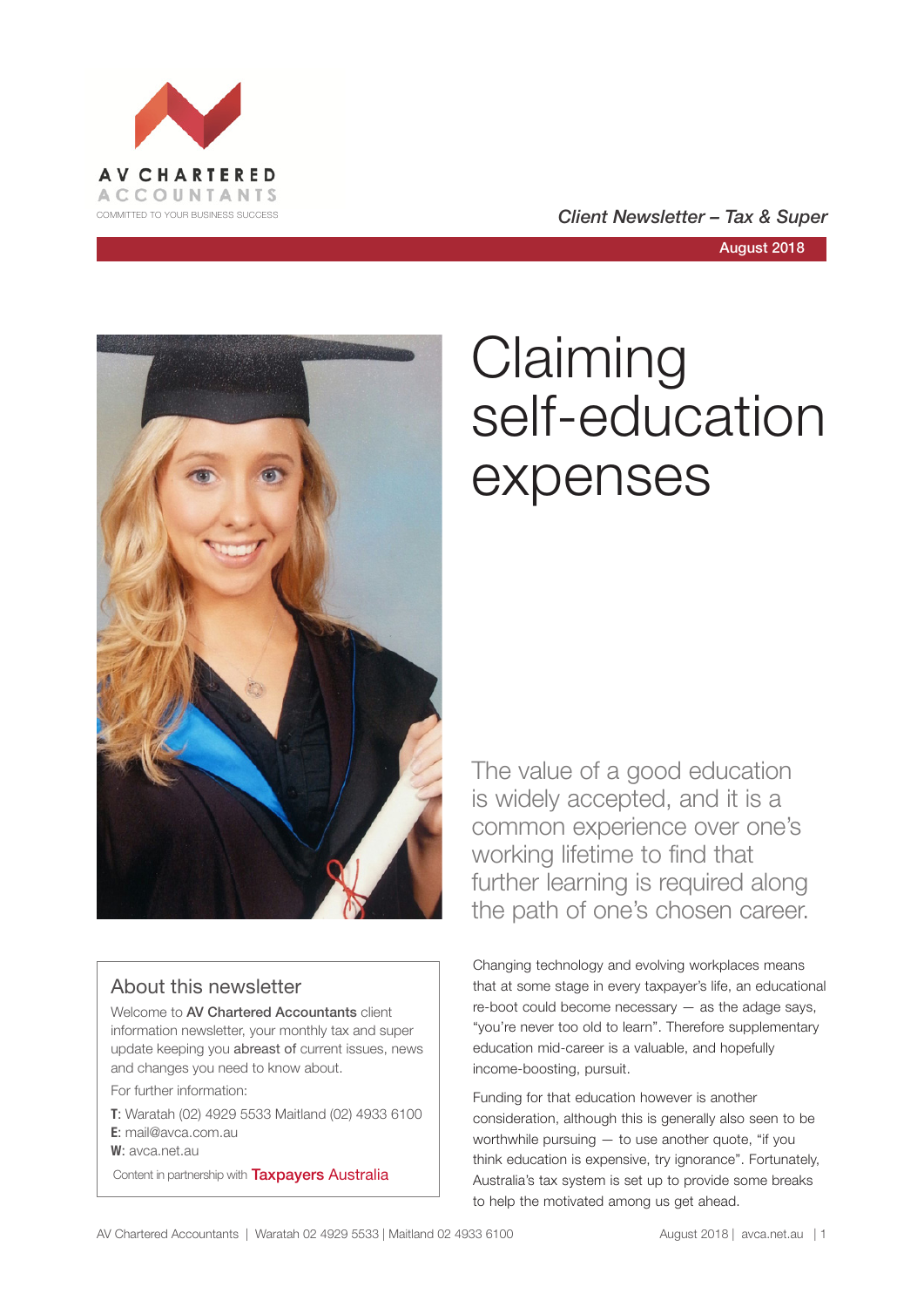#### Claiming self-education expenses *continued*

To be able to claim certain expenses relating to self education is a tax concession that is not to be overlooked, but to be eligible your present employment and the course you undertake must have sufficient connection for the self-education expenses to qualify as a work-related tax deduction.

In other words, if the course of study is deemed to be too general in nature, and can be viewed as having little relevance to your income-earning activities, the connection between them (and eligibility for a tax deduction) may not be seen to be viable by the ATO. Deductions are also not generally available if the subject of self-education is designed to obtain new employment, or to open up a new income-earning activity.

By way of examples of relevant connections, the ATO gives the following scenarios:

■ the taxpayer is upgrading their qualifications for their current employment – for example, upgrading from a Bachelor qualification to a Masters

## SELF-EDUCATION EXPENSES SPECIFICALLY DENIED

Note that the legislation specifically disallows the following expenses related to self-education:

- expenditure on meals while attending an educational institution, work-related conference or seminar where the taxpayer is not required to sleep away from home
- expenditure on accommodation and meals where a taxpayer who has travelled to another location for self-education purposes has established a new home (as mentioned above), and
- repayments made (whether compulsory or voluntary) on debts a taxpayer may have under the following loan schemes:
	- HECS-HELP
	- FEE-HELP
	- OS-HELP
	- **VET FEE-HELP**
	- $-$  SA-HFLP
	- **SFSS**
	- Trade Support Loans program (TSL)
	- Student Start-up Loan (SSL)
	- ABSTUDY Student Start-up Loan (ABSTUDY SSL).
- they are improving specific skills or knowledge used in their current employment – for example, a course that will allow them to operate more or different machinery at their current job
- they are employed as a trainee and are undertaking a course that forms part of that traineeship – for example, an overseas trained person employed as an intern while completing a local bridging course, and
- they can show that at the time they were working and studying, their course led, or was likely to lead, to an increase in employment income – for example, a teacher who will automatically get a pay increase as a result of completing the course.



The expenses relating to travel between your home and an educational institution and return, and between your place of work and the educational institution and return, are allowable, as being part of the incidental costs of the course of study.

If however you travel from home to an educational institution and then to your place of work and return home by the same route, only the costs of the first leg of each journey are allowable, as being incidental costs of the study.

The costs of the second leg of the outward journey are costs incurred in order to get to work. And the costs of the second leg of the return journey are costs incurred in order to return home, the essential character of which is considered by the ATO as being of a private nature.

Expenditure on accommodation and meals ordinarily has the character of a private or domestic expense. Expenditure on meals and accommodation while attending an educational institution, work-related conference or seminar where you are not required to sleep away from home (for example, you live in the Sydney suburb of Homebush and attend an educational institution in the central city) is not allowable as a deduction as the outgoing is private in nature.

However, the "occasion" of the outgoing may operate to give the expenditure the essential character of an income-producing expense. An example is where the expenditure is incurred while away from home overnight on a work-related activity.

Where you are away from home overnight in connection with a self-education activity, accommodation and meal expenses incurred are generally deductible.

### *continued page 3*  $\Rightarrow$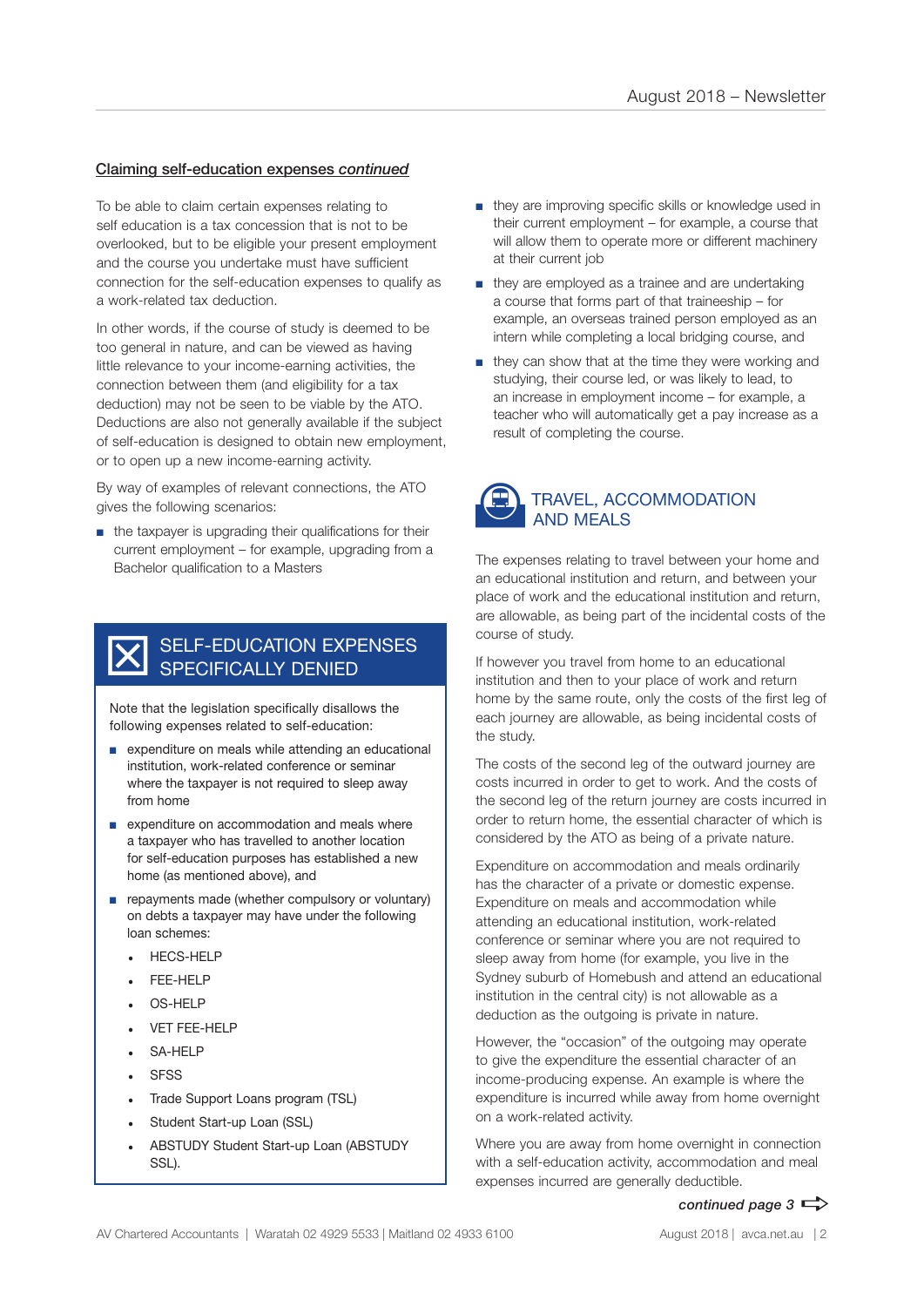# Changing a will after death? *A deed of family arrangement can make it possible!*  $\bullet$

There are times when the terms of a deceased's will are not suitable and the beneficiaries involved seek to have the will varied. There are various situations where this may be the case, such as changing circumstances over a long period of time from when the will was first drafted, or an estrangement between family members is healed (or vice versa).

This is where a deed of family arrangement can be utilised, however it is an option that requires all interested parties to agree on the outcome.

This can however result in settlement outside of litigation, which can otherwise tie up an estate for months or even years.

Deeds of family arrangement can be used in a number of circumstances, such as:

■ where there are doubts about the meaning of a will

where beneficiaries wish to rearrange the distribution of the estate between them

- to compromise a claim against the estate where there is a challenge to the will
- to create an estate proceeds trust under taxation legislation.

Where the will is varied through a deed of arrangement which meets certain requirements, generally the parties may disregard the resulting capital gains or losses. Care needs to be taken however as there can be some variation on the rules from state to state, such as stamp duty.

Note also that a deed of family arrangement that would act to reduce the benefits accruing to a minor or a disabled person may require court approval.

Care needs to be taken with any deed of arrangement, and the advice of a professional is highly recommended.  $\blacksquare$ 

### Claiming self-education expenses *continued*

Examples include an overseas study tour or sabbatical, a work-related conference or seminar or attending an educational institution. These expenses are part of the unavoidable cost of undertaking the tour or attending the conference or seminar or going to the educational institution. The ATO does not deem this expenditure as being of a private nature because its "occasion", as it puts it, is the travelling away from home to pursue activities to enhance income-producing abilities.

In regard to the general rule outlined above however, the ATO has in the past referred to a court case outcome that supports its view that there may be exceptions to deny travel deductions, for example where a taxpayer establishes a new home while incurring educational expenses.



If you have a room set aside for self-education purposes, you may be able to claim decline in value of (and repairs to) the home office furniture and fittings, as well as a portion of the heating, cooling, lighting and cleaning representing the period the room is used for self-education activities.

Alternatively, there is available a fixed rate of 45c per hour of usage instead of keeping individual costs for heating, cooling, lighting, cleaning and decline in value of furniture for that room. Occupancy expenses however are disallowed.  $\blacksquare$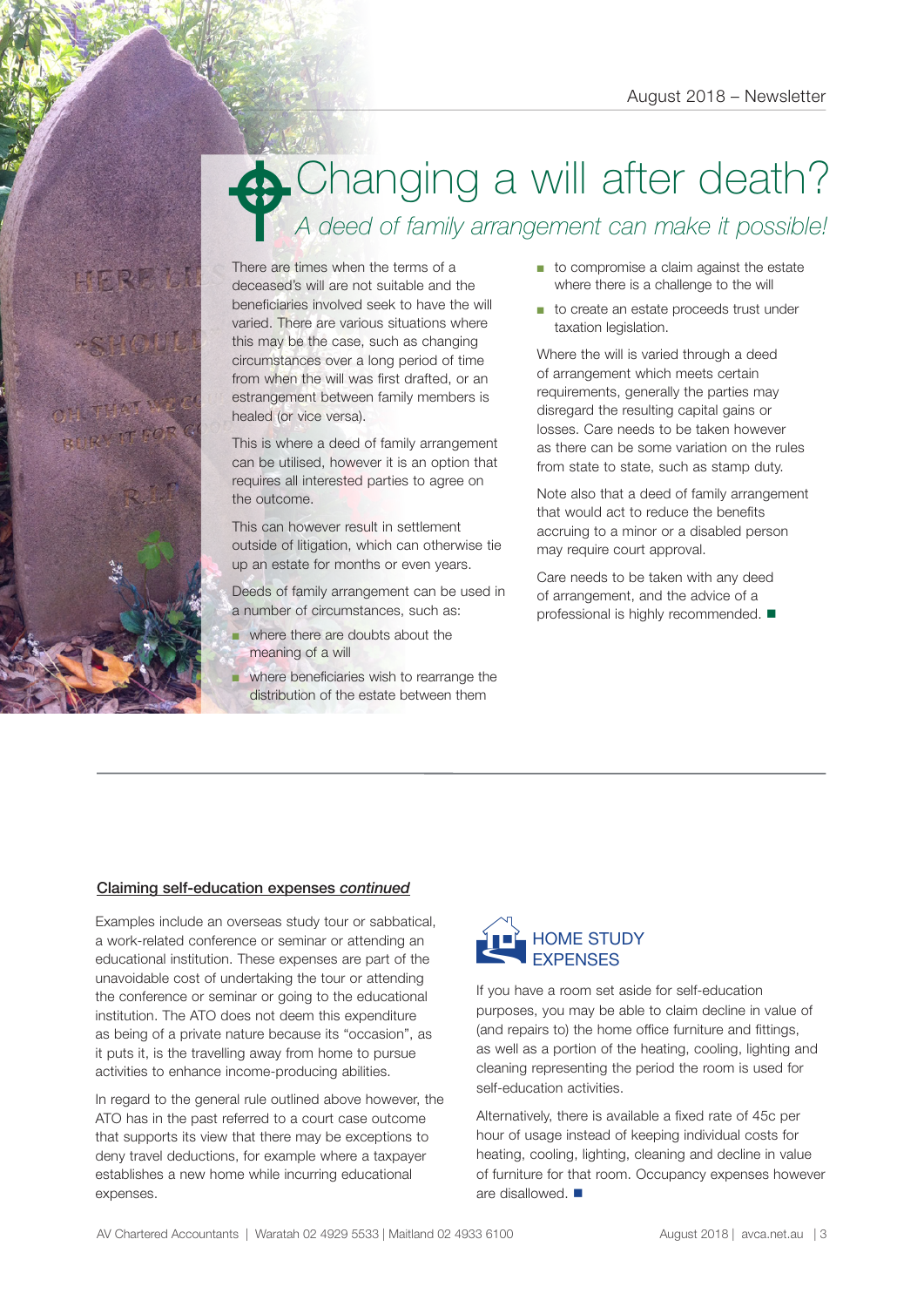# How to deal with SMSF trustee disputes

Everyone goes through the odd rough patch in their relationships with one another and SMSF trustees are no different. However the ramifications of a dispute between trustees are likely to have more wide ranging affects than the average quarrel between friends because SMSF trustees have vested interests, established duties and legal responsibilities towards the fund, where if breached, can result in severe penalties that could affect members' retirement benefits.

# HOW CAN DISAGREEMENTS BETWEEN TRUSTEES COME ABOUT?

SMSF trustees are required to sign a trust deed that requires them to adhere to certain responsibilities, some of which require them to:

- act honestly in all matters concerning the fund,
- exercise skill and diligence in managing the fund,
- act in the best interests of all members,
- keep the money and assets of the SMSF separate from personal money and assets,
- **E** retain control over the fund.
- develop and implement an investment strategy as well as make investment decisions,
- not enter into contracts or behave in a way that hinders them or other trustees from performing or exercising function or powers,
- **a** allow access to information for all members, and,
- not allow early access to the retirement savings of the fund.

Together with all the superannuation laws – and the corporate trustee constitution in the case of corporate trusteeships – a trust deed forms an SMSF's governing rules, which will include such things as the duties and obligations of trustees, the payment of member benefits and fund administration.

Personal interpretation of how best to adhere to these duties can lead to disputes. For instance, an overriding requirement of every SMSF is that it fulfils the "sole purpose test" – the sole purpose being that the fund is established to provide benefits to each member at retirement age or to a member's dependants upon the member's death. There are, however, various ways to achieve a common goal and disagreements about how best to do that are not uncommon.

Various issues can give rise to disputes. What to invest in and how much to invest can be a hotbed of discussion, because notwithstanding the fund's written investment strategy, trustees can have different opinions on how best to satisfy strategies on diversification and asset allocation.

Other issues that regularly crop up are typically regarding the allocation and payment of death benefits, the end of business partnerships, treatment of business real property and disagreements between spouses.

Another area where disputes commonly occur is if the SMSF considers admitting new members into the fund. One trustee may be eager to bring in a family member or a new spouse that other trustees may have no wish to be financially involved with. This last potential area for disputes may become more of an issue should floated plans eventuate to increase the minimum membership of SMSFs from four to six.

*continued page 5*  $\Rightarrow$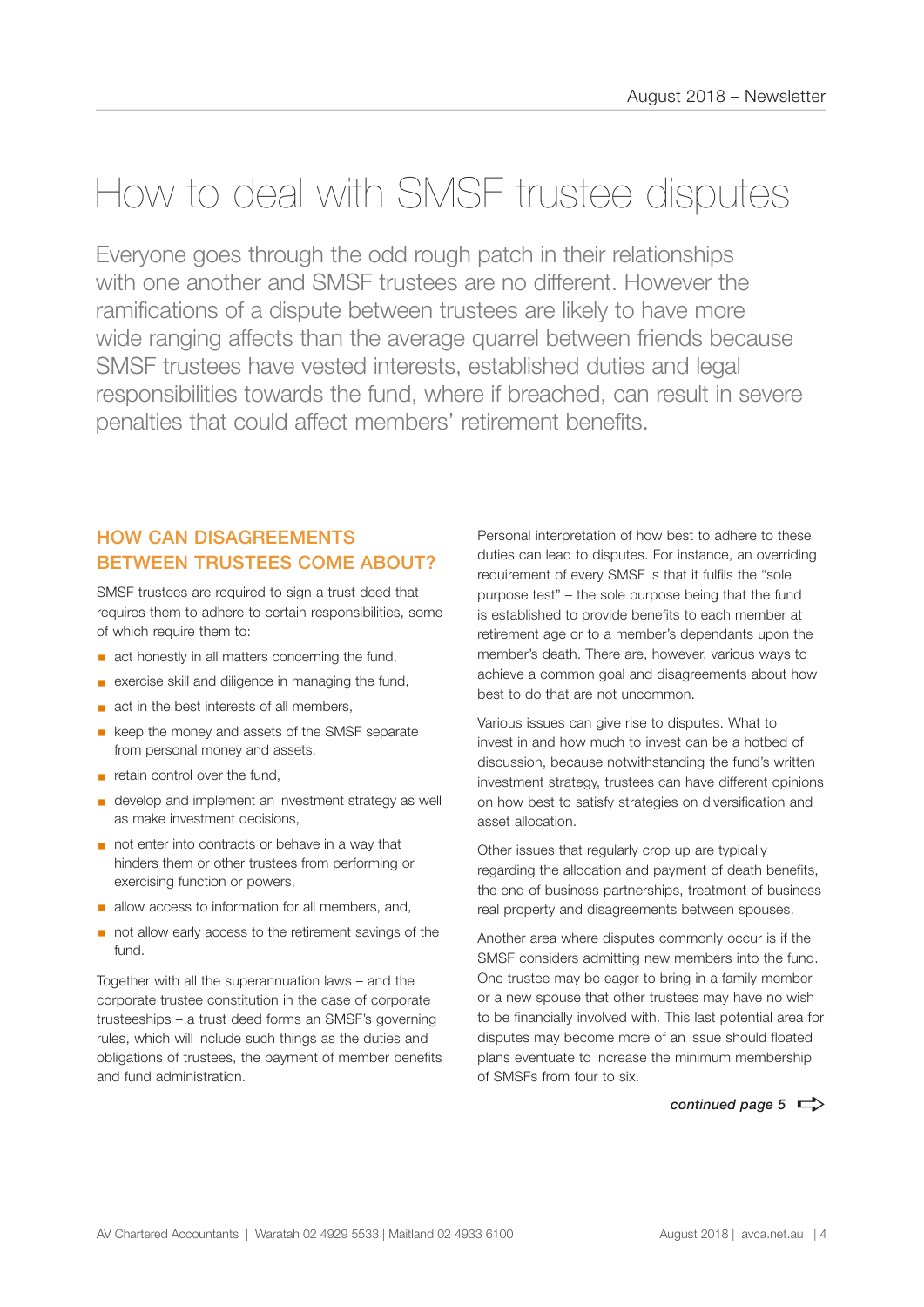#### How to deal with SMSF trustee disputes *continued*

## WHAT ARE THE BEST WAYS TO PREVENT A DISPUTE?

Disputes are unpleasant but they are unavoidable in many circumstances. They commonly arise when there are two or four trustees – a situation that serves as a breeding ground for deadlocks. Where there are three members, two can outvote one and where there is a single member (such as in a corporate trusteeship), no disagreements will arise – making a single-member SMSF the safest fund of choice if the main point is to have no disagreements.

Each trustee must act in the best interest of all fund members irrespective of any differences that emerge between trustees. For instance, a trustee cannot exclude another trustee from making decisions concerning the SMSF, cannot unlawfully withdraw money from the SMSF and must address each trustee's requests – that is, when it comes to requests to redeem assets and transfer super savings into another superannuation fund.

Trustees can establish certain "deadlock-breaker" provisions – provided there is more than one trustee in the fund – to minimise the likelihood of disputes. These can include:

- carry out a trustee decision only if a simple majority of trustees agree to it, or if a unanimous vote by all trustees is made,
- make a notice of a trustee meeting in writing with a minimum notice period,
- allow voting by proxy, telephone or email, or to be more strict, stipulate that if a trustee cannot attend a meeting, they do not get a vote on decisions dealt with at that meeting, and
- conversely, only allow decisions to be made if all trustees are physically present at a meeting.

The trust deed is typically the first port of call in a dispute. Trustees of SMSFs should consider inserting dispute resolution measures or advance guidance on how disputes can be approached into their trust deed. A handy way to prevent the mismanagement of assets in the case of a dispute is to use safeguards such as joint bank account signatures.

# WHAT ARE THE BEST WAYS TO RESOLVE A DISPUTE?

If a dispute is well and truly underway, there are mechanisms in place to ensure the matter is dealt with. Disagreements can either be settled through alternative dispute resolution techniques – such as mediation, conciliation and arbitration – or via a court hearing for more serious cases.

The ATO is not involved in resolving disputes between trustees unless the dispute is over a breach of SMSF law, and even then any intervention will most likely be to iron out regulatory issues. The ATO can provide general advice about your options in resolving disputes.

Those SMSFs that use a corporate trustee structure may have mechanisms to deal with dispute resolution through the Corporations Act and regulations or may be able to obtain guidance from the corporate trustee's constitution.

The Superannuation Complaints Tribunal is a last resort if no settlement of the argument is found through other channels, although for SMSFs the help available is limited (see www.scr.gov.au). Note that the tribunal has no scope to adjudicate disputes between trustees, nor determine payments of benefits. The Supreme Court has jurisdiction over trust law.

Throughout the dispute resolution process, trustees must ensure their fund remains compliant with superannuation law. One important step that should not be overlooked is the updating of legal documents in the aftermath of a dispute where a trustee has left the fund.

## RAMIFICATIONS

If a fund does not comply with superannuation law during a dispute, the ATO can deem the fund noncompliant – which is more than a slap on the wrist as this will remove the concessional tax treatments that SMSFs enjoy and could leave the fund open to be taxed at the highest marginal rate.

Measures can be carried out to mitigate disputes, but the fact remains that SMSFs with more than one trustee will never be completely immune from disagreements. That aside, a well-drafted trust deed, a rational outlook as well as prudent planning can assist with or better still prevent such disputes from arising.  $\blacksquare$ 

This information has been prepared without taking into account your objectives, financial situation or needs. Because of this, you should, before acting on this information, consider its appropriateness, having regard to your objectives, financial situation or needs.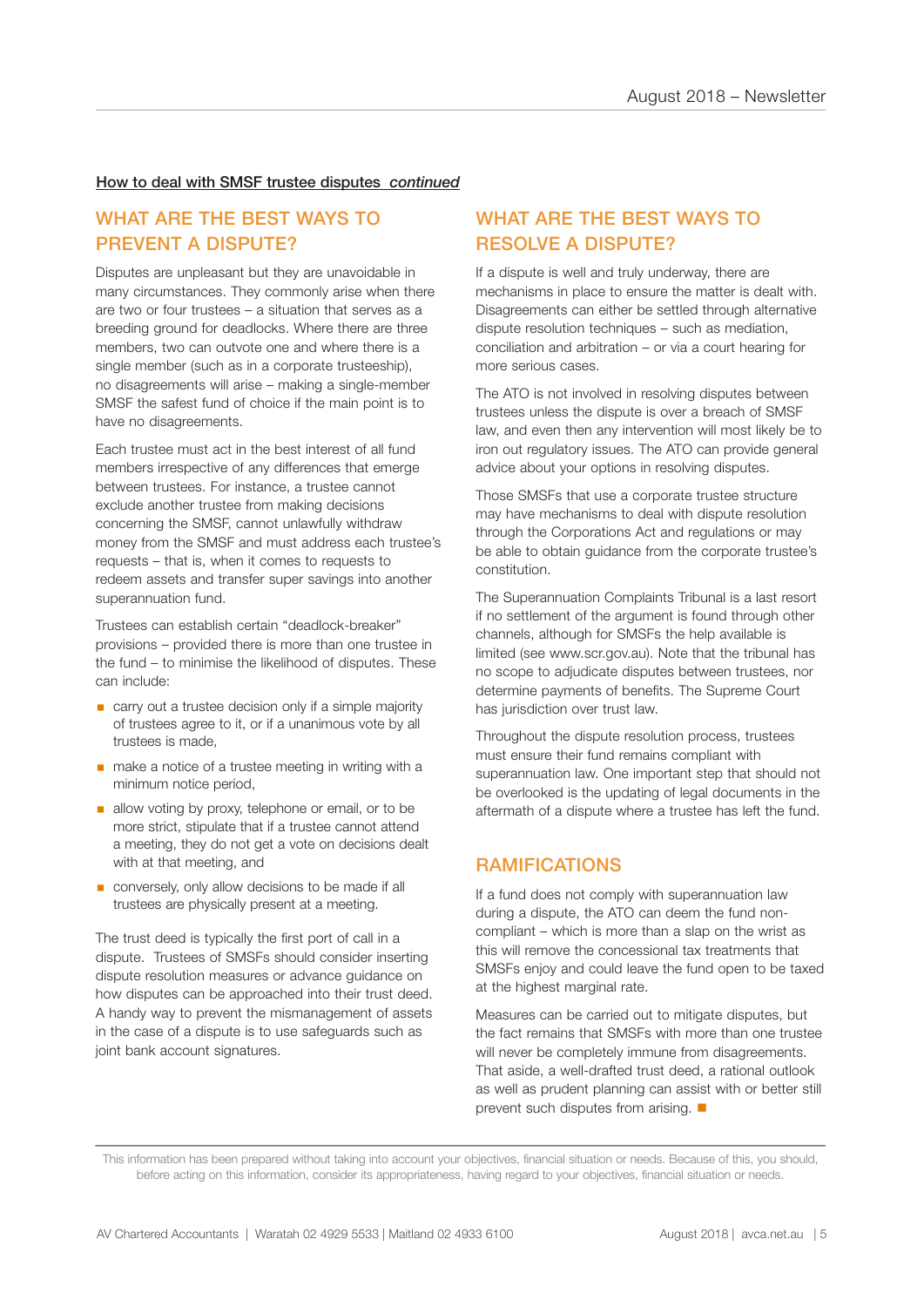# **Your claim for a business tax loss can be denied**

Business owners are naturally keen to be able to absorb a business loss as a tax deduction, but it also pays to not stray too far from the generally accepted rules regarding tax losses — there are circumstances where the ATO is legitimately able to deny such claims.

The ATO has the discretion to disallow the deduction of a tax loss if, during the relevant income year, the business attempting to make such a claim earned assessable income (or realised a capital gain) that *would not have been derived* had the loss been unavailable as a deduction (our emphasis).

The tax law has measures in place to ensure such deductions are limited to those businesses that are legitimately eligible — such as the continuity of ownership and the same business tests — but there is also the measure above, which the ATO calls an "integrity" safeguard, that may result in a denial of a claim for losses that business owners should keep in mind.

There is some balance to the rules in that the Commissioner of Taxation is "prevented" from disallowing the deduction should "continuing shareholders" stand to benefit from the relevant income. However there is still a fair amount of discretion left to the Commissioner in how the business loss rules are applied.

Remember also that different business structures have different rules around loss claims.

Individuals can generally carry forward a tax loss indefinitely, but must claim a tax loss at the first opportunity. You cannot choose to hold on to losses to offset them against future income if they can be offset against the current year's income.

If you are a sole trader you may also be able to offset the business losses carried forward against other income under the "non-commercial business loss" rules (ask this office if you think this might apply).

If a partnership makes a tax loss, each partner has a proportionate share of the loss and treats it like a loss from any business activity (including applying the noncommercial loss rules).



If you operate your business as a trust and you incur a tax loss, you cannot distribute the loss to the trust's beneficiaries.

Losses must be quarantined in a trust to be carried forward by the trust indefinitely until offset against future net income. It is possible to use those losses as deductions against income in the trust in future income years if the trust satisfies certain tests relating to ownership or control of the trust.

Companies can carry forward a tax loss indefinitely, and use it when they choose, provided they satisfy the above mentioned continuity and same-business tests.

As far as the ATO exercising the discretion to disallow, and of course circumstances of the business or businesses involved will have an influence, a business can mitigate the risk that the ATO will exercise this discretion to disallow a tax loss deduction by making sure that either (or preferably both) of the following contentions are supported:

- that the business would have derived the income or realised the capital gain regardless of the tax loss being available
- that continuing shareholders will benefit from the above in a fair and reasonable manner with regard to their rights and interests.  $\blacksquare$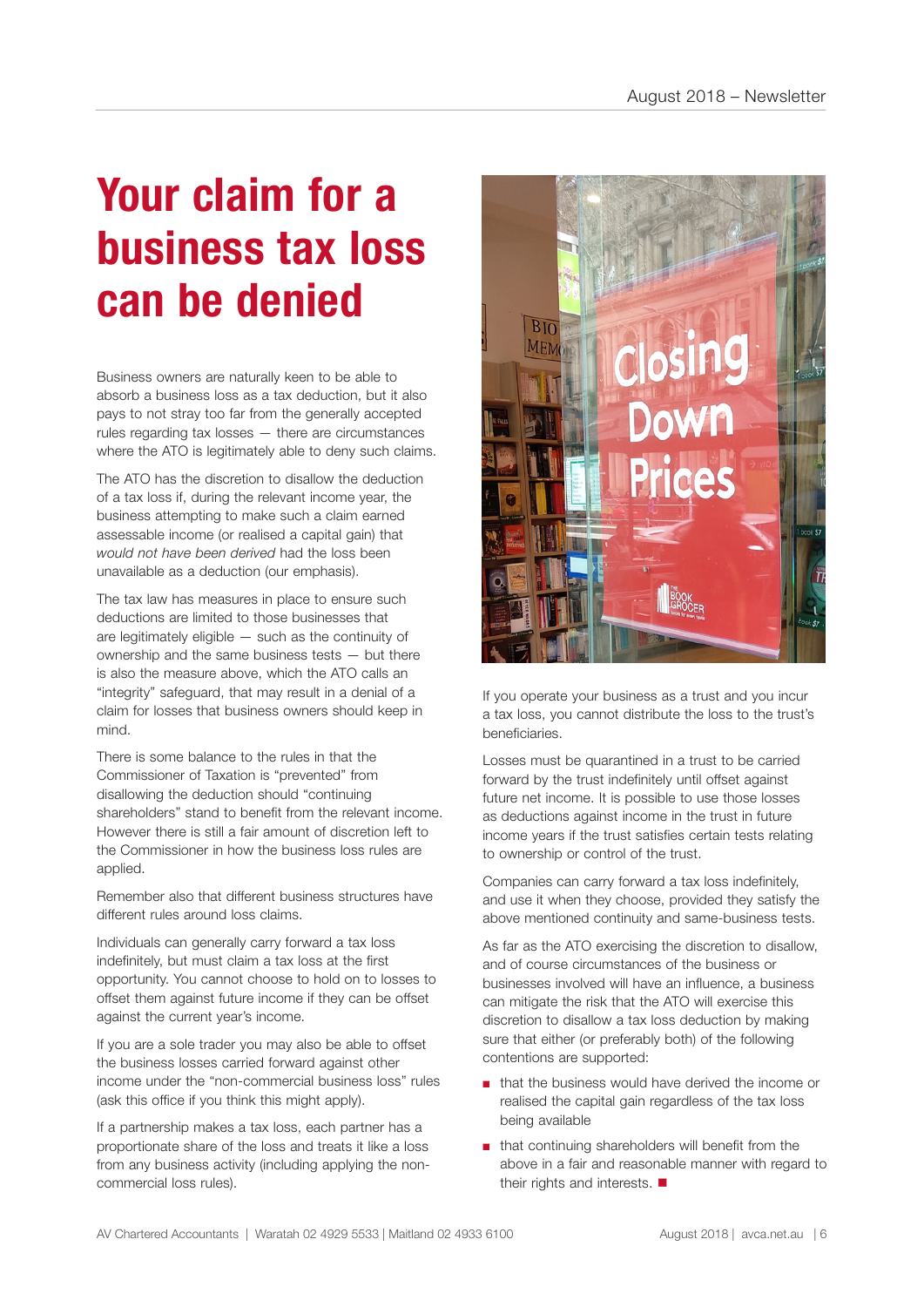# **Let a GST credit slip through the cracks?** *All is not lost!*

Most small business owners stay on top of their GST refunds, mainly because of cash flow concerns, but it's not all that uncommon to now and then lose track of a credit. What quite a few small business owners may not know is that you have four years to claim any GST credit you're entitled to.

The ATO deems that an entitlement to a GST credit ends four years from the due date of the earliest activity statement in which a taxpayer could have claimed it (setting aside any requirement to hold a tax invoice). You can claim the credit in any activity statement lodged in this period.

Generally, if you have a refund resulting from a GST error, you can:

- revise the activity statement the error was made in
- request an amendment in writing
- correct the error in a later BAS.

GST errors can include, for example, a simple clerical error (maybe you paid \$5,600 instead of \$5,060, or doubled up on a business activity statement amount) or miscalculated an amount related to an importation.

You have four years and one day from when you lodged the activity statement to make an adjustment. This time limit is known as the period of review. However for tax periods starting before 1 July 2012, the ATO can still be persuaded to consider outstanding amounts if it can be proven that notification has previously been made about the amount.

An "outstanding GST credit" is any GST credit for a purchase that you're entitled to but have yet to claim – including not claiming it because you didn't hold a valid tax invoice.

If you have an outstanding GST credit for a purchase, it's generally not necessary to revise an earlier activity

statement. Instead, providing you hold a valid tax invoice, you can claim the GST credit in the next activity statement lodged providing this is done within the fouryear time limit.

### **When the four-year time limit begins: Cash basis**

If you account for GST on a cash basis, the earliest tax period in which you can claim a GST credit for a purchase is the tax period in which you make the payment.

#### *Example: Time limit for GST credit (cash accounting)*

*Peter the plumber reports GST quarterly and accounts for GST on a cash basis. In May 2018, Peter pays in full for some tools. The earliest tax period in which he can claim the GST credit for his purchase (setting aside any requirement to hold a tax invoice) is the quarterly period ending 30 June 2018. The due date of Peter's activity statement for this period is 28 July 2018. The four-year time limit for claiming the GST credit ends four years from this date (28 July 2022).*

*Peter needs to obtain a valid tax invoice (if he doesn't already have one) and claim the GST credit in an activity statement that he lodges by 28 July 2021. If he doesn't claim the credit by this time Peter will cease to be entitled to the credit.*

*continued page 8*  $\Rightarrow$